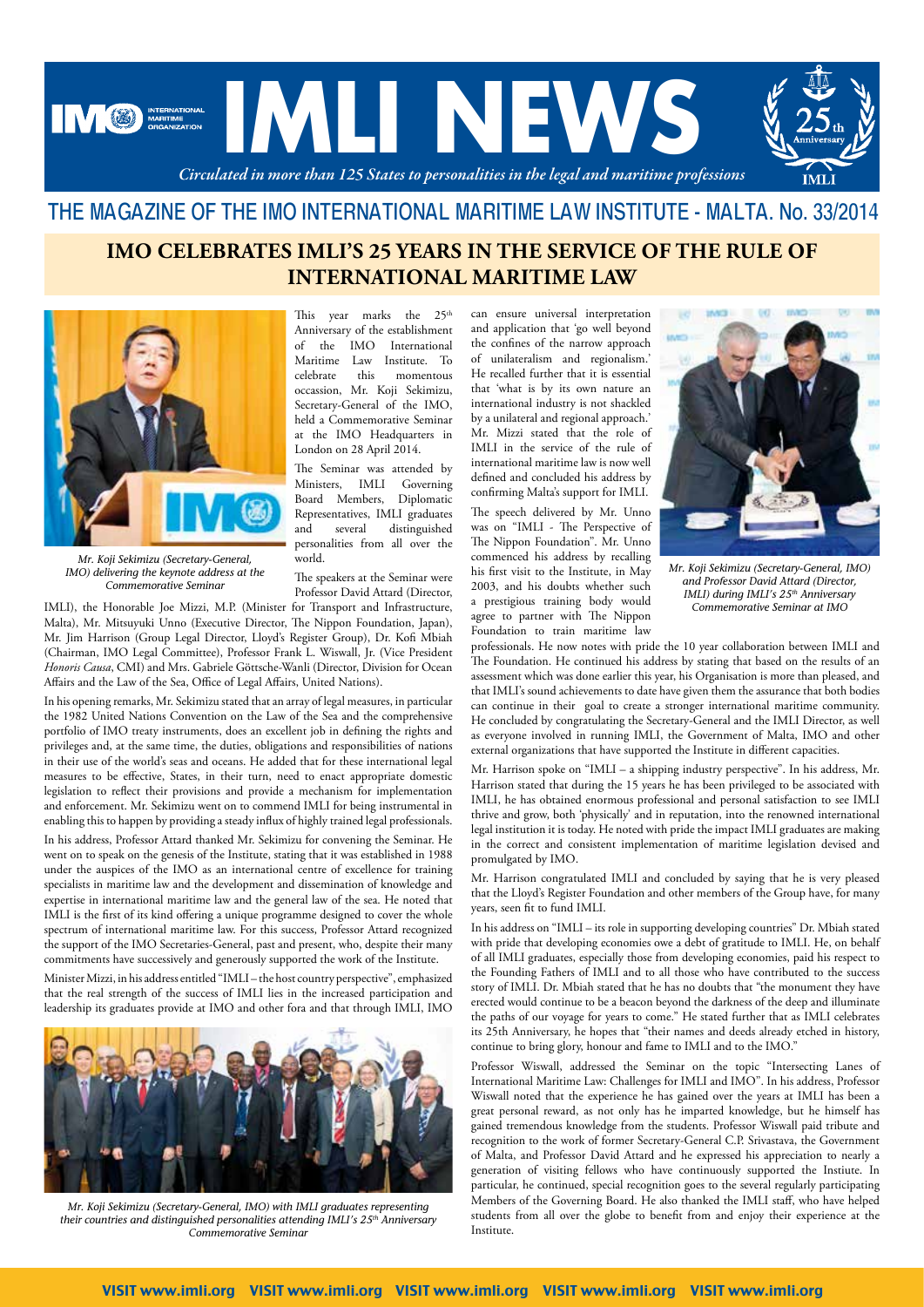### **IMLI COURSE ON CARRIAGE OF GOODS BY SEA**

This academic year IMLI held its Annual Course on Carriage of Goods by Sea, from November 2013 to February 2014. This intensive Course offered the participants an opportunity to gain a detailed understanding of the obligations and rights arising from bills of lading and charterparty contracts, including the nature and functions of the bills of lading and other transport documents, electronic bills of lading, the relationship between the charter, the bill of lading and other documents, etc. In addition, the Course explored the workings and the present day application of The Hague and Hague-Visby Rules, the Hamburg Rules, the Rotterdam Rules and the Multimodal Transport Convention. The relevant legal matters were analyzed through a comparative approach, thus assisting students in better understanding their application in their respective countries.



*Professor Francis M.B. Reynolds (Barrister / Professor Emeritus, University of Oxford) meeting IMLI students*

As it is now tradition, the core part of the Course was delivered by Professor Francis M.B. Reynolds Q.C. (Hon.), (Barrister / Professor Emeritus, University of Oxford). By using both practical examples and real life disputed cases, Professor Reynolds made the rather challenging subject matter easy to understand.

Mr. David Martin-Clark (Barrister-at-Law, Arbitrator, Mediator and Consultant) also participated as a visiting lecturer during the IMLI Course on Carriage of Goods by Sea. Mr. Martin-Clark lectured on the Rotterdam Rules and E-Commerce in the Context of Shipping.

Dr. Mahin Faghfouri (President of the International Multimodal Transport Association) visited the Institute and delivered a series of lectures on multimodal transport and the impact of the Rotterdam Rules on multimodal transport.

## **IMLI COURSE ON THE LAW OF MARITIME SAFETY**

Dr. Philippe Boisson (Communication Director and Legal Adviser, Marine Division, Bureau Veritas) delivered the Course on the Law of Maritime Safety. The aim of the Course was to give a comprehensive overview of the international instruments providing for safety of shipping in all respects. It consisted of units dealing with the regulatory process related to maritime safety, ship safety, construction and equipment, cargo safety, the human element and operational safety, the control of ship safety and finally with classification societies.



*Dr. Philippe Boisson (Communication Director and Legal Adviser, Marine Division, Bureau Veritas) meeting IMLI students*

Dr. Kevin Ghirxi (Head of Marine Safety Investigation Unit, Transport Malta) visited the Institute and lectured on "Maritime Safety Investigations and Accident (Social) Modelling". His very practical lecture provided the students with an understanding of how maritime casualty investigations are conducted and the nature of difficulties that need to be overcome in case of a casualty. The course on the Law of Maritime Safety came to a close with the very practical lectures of Professor Frank L. Wiswall Jr. (Vice-President (*Honoris Causa*), Comité Maritime International, Proctor and Advocate in Admiralty) on the "Law of Maritime Collisions".

### **IMLI COURSE ON INTERNATIONAL MARITIME SECURITY LAW**

This important IMLI Course allows the students to have an in-depth understanding of issues relating to international maritime security law, by providing an analysis of the major maritime security threats and the international response to suppress them.

Dr. Reto Dürler (Head of the Swiss Maritime Navigation Office) delivered a lecture on "The New SUA Protocols: Developments, Contents and Scope". Dr. Dürler conducted a very interesting lecture during which he discussed the developments leading to the adoption of the SUA Protocols of 2005, their contents and scope of application.

Mr. Masamichi Hasebe **(**Visiting Professor, University of Kobe, Japan) lectured on the very current topic of "The Use of Private Armed Guards on Board Ships". Mr. Hasebe explained the response of the international community to the use of private armed guards on board ships and the national legislation prepared for a proper use of the same.



*Dr. Reto Dürler (Head of Swiss Maritime Navigation Office) lecturing at IMLI*



*Mr. Masamichi Hasebe (Visiting Professor, University of Kobe, Japan)*

IMLI had also the pleasure to welcome Dr. Patricia Mallia (Head, Department of International Law, Faculty of Laws, University of Malta) who lectured on "Migrant Smuggling by Sea" and Mr. Larry Cox (Chief, Legal Section, US Coast Guard) who discussed with studens "Ship and Port Security Legislation Development" covering areas such as the United States Coast Guard International Port Security Program, EU Regulation 725/2004, the ISPS Code and Chapter XI-2 of (SOLAS).

### **IMLI COURSE ON THE LAW OF MARINE INSURANCE**

The Course on the Law of Marine Insurance offers the participants an opportunity to gain a general understanding of the specific concepts and principles of marine insurance law, most commonly used standard marine insurance clauses and functioning of marine insurance markets. The focus is on marine hull and machinery insurance, cargo insurance and Protection and Indemnity Insurance.



*Professor Dr. Marko Pavliha (Head of Law Department, Faculty of Maritime Studies and Transportation, University of Ljubljana) meeting IMLI students*

Professor Dr. Marko Pavliha (Head of Law Department, Faculty of Maritime Studies and Transportation, University of Ljubljana) delivered a series of lectures on the Law of Marine Insurance. The purpose of the lectures was to give the students an overview of marine insurance, its history, functioning of insurance markets and basic understanding of the main principles and concepts of marine insurance law, including some basic analysis of the broadly used standard clauses of marine hull and machinery insurance and cargo insurance.

Mr. Paul Knight (Head of Compliance and Secretariat for the UK P&I Club) visited the Institute and delivered a comprehensive series of lectures on P&I Clubs.

Dr. Miriam Goldby (Lecturer in Insurance and Commercial Law, Centre for Commercial Law Studies, Queen Mary University of London) also enriched IMLI's course in this area by delivering a set of lectures on the subject.

Dr. Adriana Padovan (Research Fellow at the Adriatic Institute of the Croatian Academy of Sciences and Arts) also lectured at IMLI this academic year, on the topics of "Shipbuilder's Risk's Insurance Contract" and "The Impact of Marine Insurance on Salvage and Wreck Removal".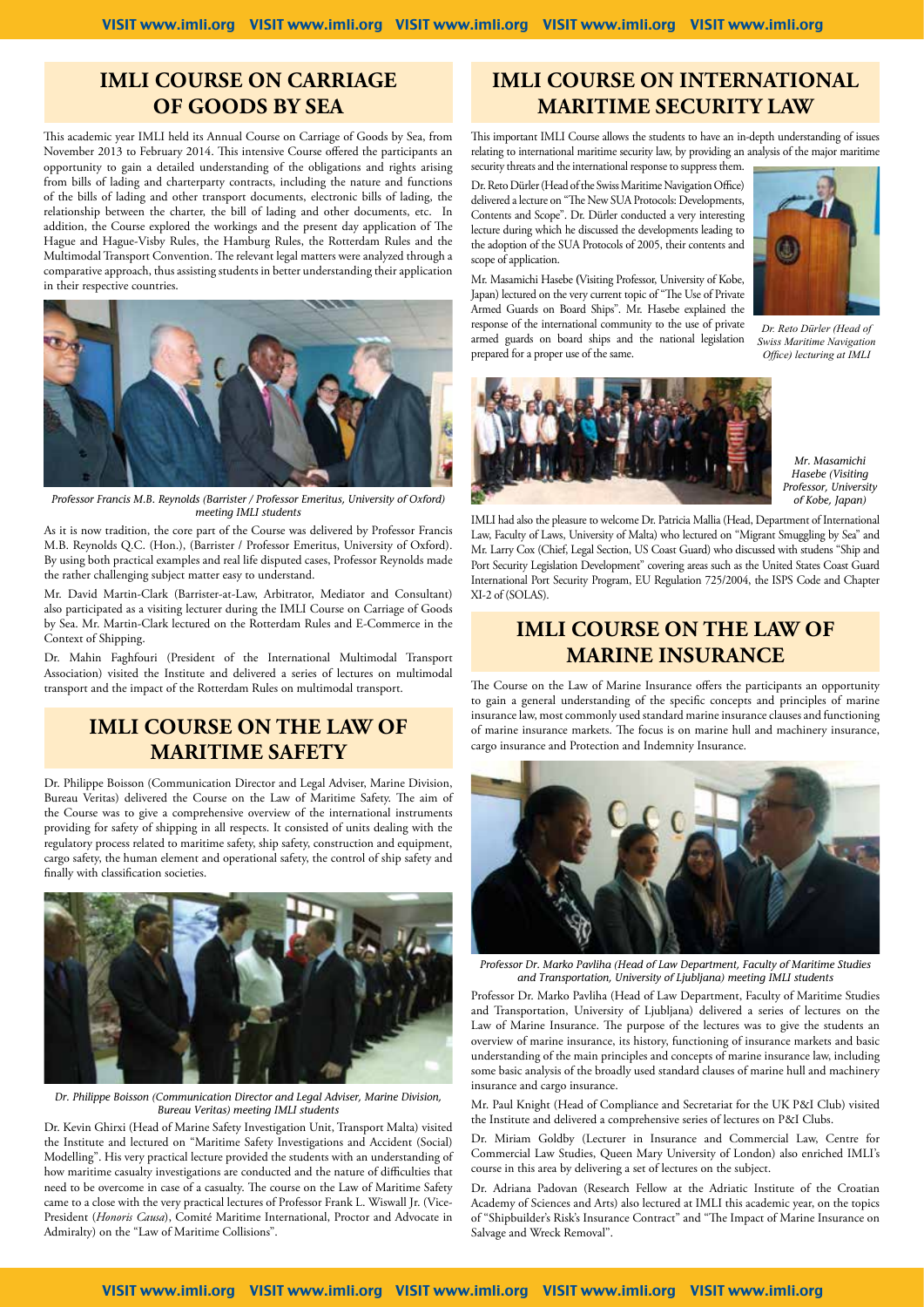#### **IMLI Course on MARINE ENVIRONMENTAL LAW**

The IMLI Marine Environmental Law Course offered the participants an overview of the rules dealing with the prevention of marine incidental or operational pollution, the applicable regimes for compensation and liability in case of pollution, either by oil or other dangerous and noxious substances, and the protection of the environment from hazards posed by wrecks whether located in the exclusive economic zone or territorial sea of the State. Experts of international repute drew on legislative, administrative and judicial experience from different parts of the world.



*Dr. Patrick Griggs, CBE (Former President, Comité Maritime International) lecturing at IMLI*

Dr. Patrick Griggs, CBE (Former President, Comité Maritime International) delivered a lecture on the Nairobi International Convention on the Removal of Wrecks, 2007. The presentation was enriched with practical aspects based on Dr. Griggs's significant involvement in the drafting of a number of international maritime conventions, including the Wreck Removal Convention. His lecture was therefore very well received as he could bring closer to the class the background and history of its particular provisions.

Dr. Mitja Grbec (President of the Slovenian Maritime Law Association) delivered a series of lectures on the compensation and liability regimes for oil pollution damage whereas Mr. José Maura (Director, International Oil Pollution Compensation Funds) lectured on the role that the International Oil Pollution Compensation Funds play in compensating victims of oil pollution damage. Mr. Mans Jacobsson (Former Director, International Oil Pollution Compensation Funds) lectured on "Bunkers and HNS Conventions.



*Mr. José Maura (Director, International Oil Pollution Compensation Funds) lecturing at IMLI*

IMLI also welcomed Professor Peter Ehlers (Former President, German Federal Maritime and Hydrographic Agency) and Profesor Maria Helena Rolim (Legal Adviser on the Law of the Sea and Space Law) who conducted dynamic and encouraging discussions with the students of the IMLI Class of 2013-2014 on Marine Environmental Law making and Ballast Water Management issues, respectively.

Lastly, Dr. Stefano Filletti (Senior Partner, Filletti & Filletti Advocates) lectured on "Marine Pollution Prevention under UNCLOS".

FOR INFORMATION ON ADMISSIONS, PLEASE CONTACT

*Ms. Elda Belja, Lecturer, Admissions Officer IMLI, P.O. Box 31, Msida MSD 1000, Malta Tel: (+356) 21 310 816 or (+356) 21 319 343; Fax: (+356) 21 343 092 E-mail: admissions@imli.org*

#### **IMLI COURSE ON THE LAW OF THE SEA**

The IMLI Course on the Law of the Sea provided a comprehensive study of the international law of the sea, encompassing all the important aspects of this major branch of public international law. Attention was also given to the role of customary international law in the development and codification of the law of the sea. The Course followed a detailed analysis of each area of the international law of the sea, including all the major maritime zone regimes, delimitation of maritime boundaries, marine scientific research, fisheries, landlocked and geographically disadvantaged States and settlement of disputes. The rules of contemporary international law, including their historical background and development, were also dealt with.

Professor David Attard (Director, IMLI) delivered the core part of the Course. During his lectures, Professor Attard gave the students an overview of the genesis of the law of the sea, its historic development and the way customary international law has been codified in the international instruments. Professor Attard offered a detailed analysis of the different maritime zones, as established under the provisions of UNCLOS, and the rights enjoyed by the States and obligations imposed upon them under the said provisions.

Mr. David Bishopp **(**Head of Strategic Business Development, Galp Energia, Lisbon) and Mr. Robert van de Poll **(**International Law of the Sea Manager, Fugro N.V.) conducted a two-day comprehensive seminar on "The Law of the Sea and Hydrocarbon Resources".



*Mr. David Bishopp (Head of Strategic Business Development, Galp Energia, Lisbon) and Mr. Robert van de Poll (International Law of the Sea Manager, Fugro N.V.) with the IMLI Class of 2013-2014*

This was an in depth study covering areas such as the development of gas exploration, offshore tectonics and geology, management of offshore rights, mapping (surveys), management of maritime limits, and extended continental shelf claims.

IMLI also had the honour of hosting Mr. Derek Smith **(**Partner, Foley Hoag, LLP, US) who lectured on the topic "Delimitation of Maritime Boundaries" to the Class of 2013-2014 and Professor Philippe Gautier (Registrar, ITLOS) who delivered a lecture on "Settlement of Disputes under the UNCLOS". During his very enlightening lecture Professor Gautier dealt comprehensively with all the relevant provisions on Settlement of Disputes as codified in Part XV of UNCLOS.

Dr. Simone Borg (Deputy Dean, Faculty of Laws, University of Malta) delivered a set of lectures on the "Conservation of Marine Biodiversity" and "Conservation and Management of Marine Living Resources".



*Professor Philippe Gautier (Registrar, ITLOS) meeting IMLI students*